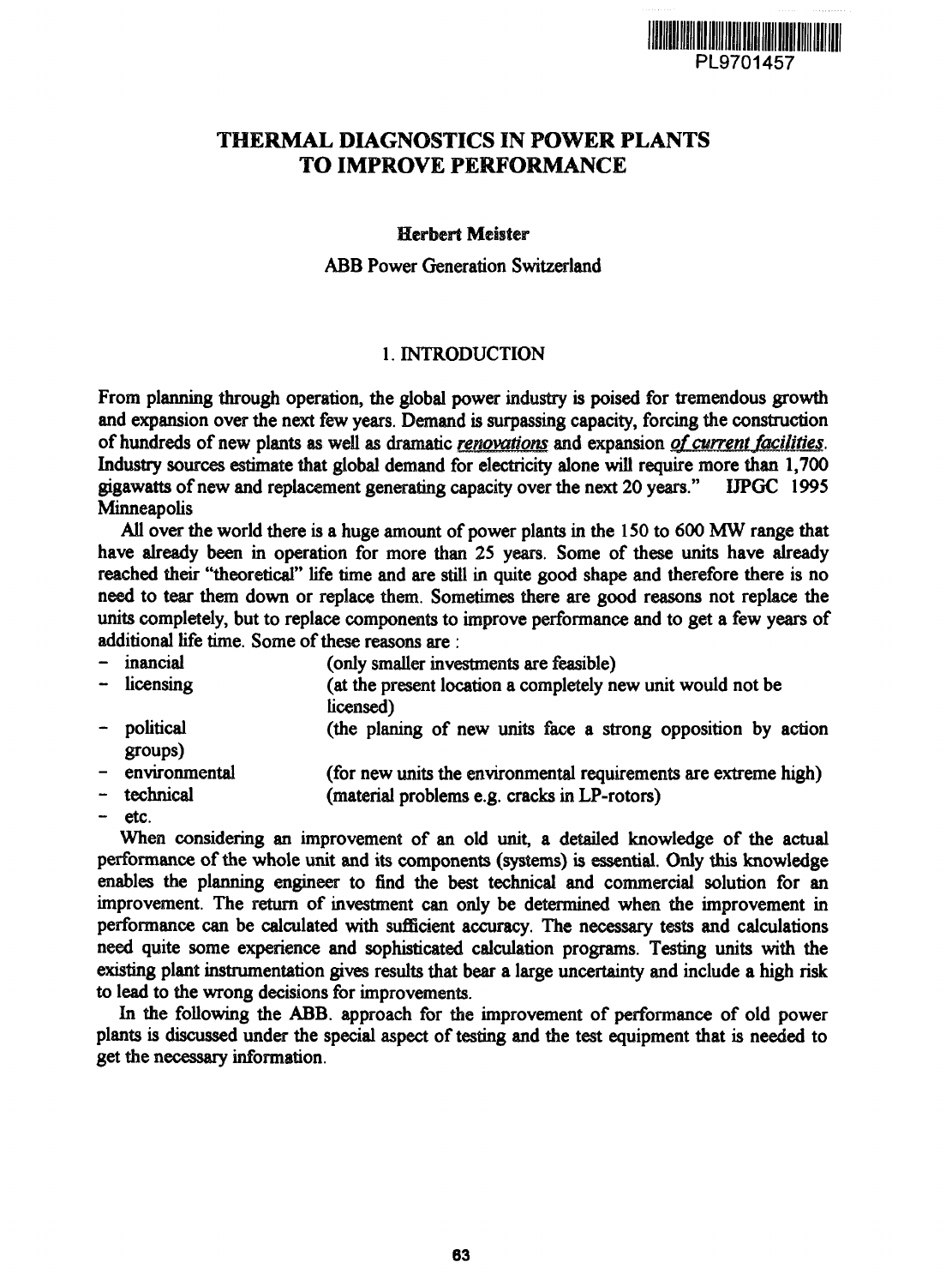### 2. DIAGNOSIS TESTING

#### 2.1. **Preparations for** Thermal Testing

Before planning any testing to get data on the performance of the unit and its major components, the already available information has to be studied thoroughly. This information are the design data of the plant, results of former performance and routine tests and all other information that exists on the units.

The thorough study of these documents can save a lot of time, trouble and delay in the actions that are following.

The next step is an extensive inspection of the plant in respect of the available test connections. This takes normally at least two or three days and should be done together with experienced plant personnel. During this inspection the tightness of the water/steam cycle and the condenser has to be tested to detect obvious deficiencies that have to be fixed prior to any performance testing.

When planning the extend of a diagnosis test the following should be taken into consideration:

- are the existing thermowells-wells and pressure taps sufficient
- are the installed flow elements acceptable in respect of the desired accuracy
- is the installation of any additional test connections or flow devices necessary
- are the cycle losses in an acceptable range
- are internal leakage's detected
- are any deficiencies known that can be fixed prior to the testing
- what has to be done during an possible upcoming outage
- are there any restriction for testing due to operational or technical reasons
- how much personnel is needed
- what test equipment is needed
- how much money can be spend for testing

#### 2.2. Conduction of Tests

A full diagnosis test on a fossil or nuclear unit is basically an expanded heat rate test. When conducting a heat rate test to proof the power output and heat rate of a unit, the main interest is laid on the values that determine the heat rate and power output directly and in the respect of applying the correction curves. For an fossil unit these values are:

- feed-water flow
- superheater- and reheater spray water flow
- final feed-water temperature
- main steam pressure and temperature
- hot and cold reheat pressure and temperature
- low pressure turbine exhaust pressure or
- cooling water inlet temperature (when the condenser is part of the contract)
- generator output
- power factor
- for a nuclear unit this is even reduced to :
- feed-water flow
- final feed-water temperature
- main steam pressure and temperature
- low pressure turbine exhaust pressure or
- cooling water inlet temperature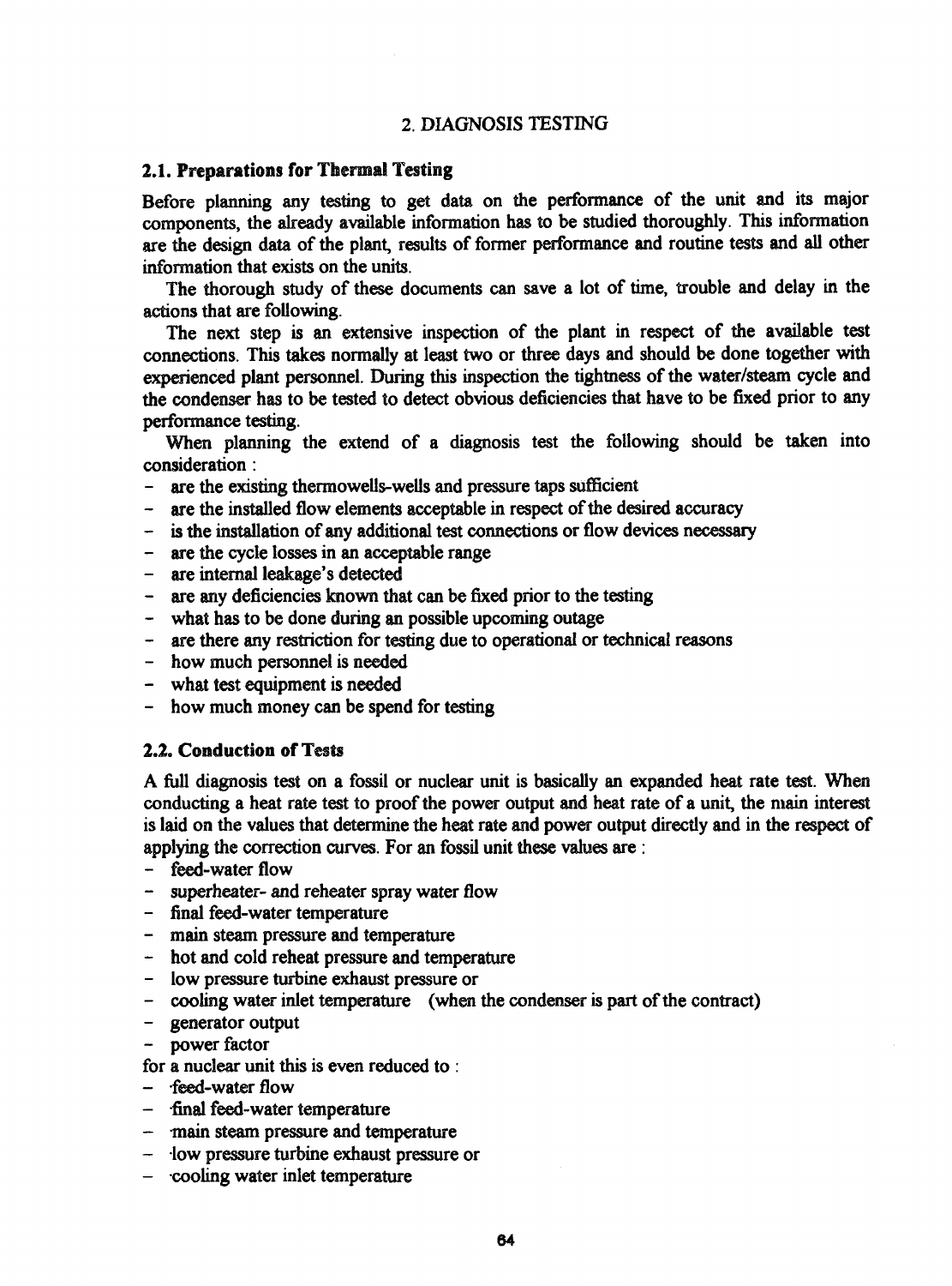- generator output
- power factor

The rest of the measurements is used to :

- check the measurement for plausibility
- check the operation of the single components (especially heaters and condenser)
- $\alpha$  -give feedback to the design department

For a full diagnosis test the possibility to calculate the efficiency / performance of all single components of the power plant is essential. Therefore all measuring points have to be equipped with high accuracy instruments to get the most accurate information. The more accurate the single values are, the better the single components and the overall performance can be calculated.

Only a high accuracy of the test values makes it possible to recalculate the turbine cycle with the design programs. These programs use iteration methods on the turbine expansion line and the extractions to the feed-water heaters. With inconsistent data from tests with poor accuracy these programs do not converge or delivery wrong results that can cause wrong conclusions on improvement activities.

### **2.3. Evaluation of** Tests

The expanded heat rate test is usually evaluated with the standard methods using the original correction curves. The corrected heat rate and power output is compared with the design heat balance and if available with results from former heat rate or component tests.

This comparison gives usually already enough information to find the components that are performing poor and sometimes even no further investigations are necessary.

The single components of a power plant have to be evaluated in detail. For all these components the significant values are determined and compared with the design values. If the design values are not known, these measured values are compared with the present technical possible values. The significant values are for :

steam turbines

- efficiency of hp and ip turbines
- efficiency of lp turbines (has to be calculated by iteration due to the wet steam in the exhaust)
- turbine constants (swallowing capacity)
- heat exchangers (feed-water heaters, feed-water tank)
- terminal temperature difference
- pressure drop in extraction lines
- pressure drop in heaters and pipe sections
- heat transfer coefficients
- sub-cooling
- wetness in extraction (nuclear)

condenser (main turbine, auxiliary turbine)

- steam, cooling water flow
- terminal temperature difference
- heat transfer coefficient

- sub-cooling

#### pumps (condensate, feed-water, heater drains, cooling water circulation)

- net positive suction heads of pumps
- enthalpy rises across pumps
- capacity of pumps
- power consumption of motor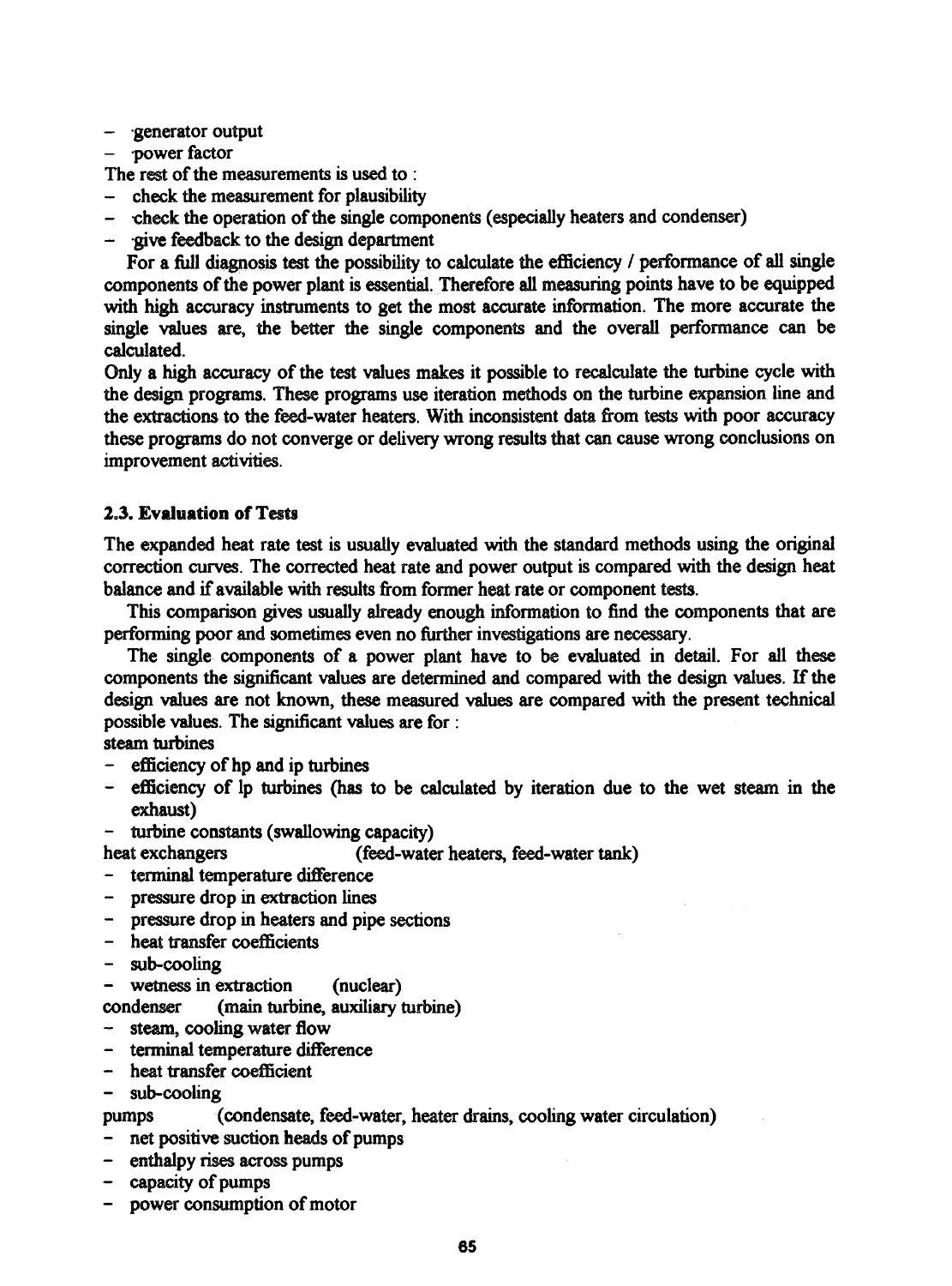moisture separators (reheat system)

- separation effectiveness

- separated water flow<br>flow elements

(condensate, feed-water, fuel)

- flow coefficient
- accuracy

Remark : Care has to be taken when the test or design heat balance is calculated with an older version of the steam table. The present steam table (IFC formulation for industrial use) was introduced in 1967.

# 2.4. Additions! Test Methods

In addition to the conventional methods used when testing nuclear or fossil units the use of non-standard test methods might be taken into consideration. The two methods briefly discussed below are methods to determine mass flows not by making use of any plant instrumentation like installed orifices or nozzles. These methods can be used when the mass flows determined with the installed flow device are questionable and/or this flow device cannot be inspected.

# 2.4.1 Tracer Testing

The tracer method is making use of either chemical or nuclear analyzing methods. The principle is to add a small flow with known concentration (tracer) to a large unknown flow (e.g. feed-water). After a sufficient mixture length samples are taken and analyzed. From concentration of the mixture the flow can be calculated. Depending on the test conditions (mixture length, flow ratio, etc.) an accuracy in the 0.5 % range is achievable. ABB uses both methods.

# 2.4.2 Ultrasonic Flow Measurement

Another method that can be used to measure mass flows in closed pipes is the ultrasonic method. This can be done without the installation of any equipment in the piping. Only the insulation has to removed. The accuracy of this method without special weld in sensors is about 2 %. With sensors that have to be welded into the existing pipe the accuracy can be increased to about 1 *%.* This is a very cost-effective method compared with the tracer method.

# 3. DATA ACQUISITION SYSTEMS FOR THERMAL TESTING

# 3.1. History

For the thermal testing of power plants ABB (BBC at that time), as well as some of its competitors, developed a computerized data acquisition system for the use especially in power plants (UNIversal Data Acquisition System). The reason to introduce such systems was the increasing cost of personnel and the wish to get more accurate data with "the press of a button".

The use of computerized systems for that purpose was started in the 1970's as soon as computers and computer controlled multiplexers and digital voltmeters (data acquisition systems) were sturdy enough to be used in the rough environment of a power plant. The first generation of these systems needed a complete trailer to store the computer and the rest of the data acquisition system. At that time the programs had to be developed individually. This was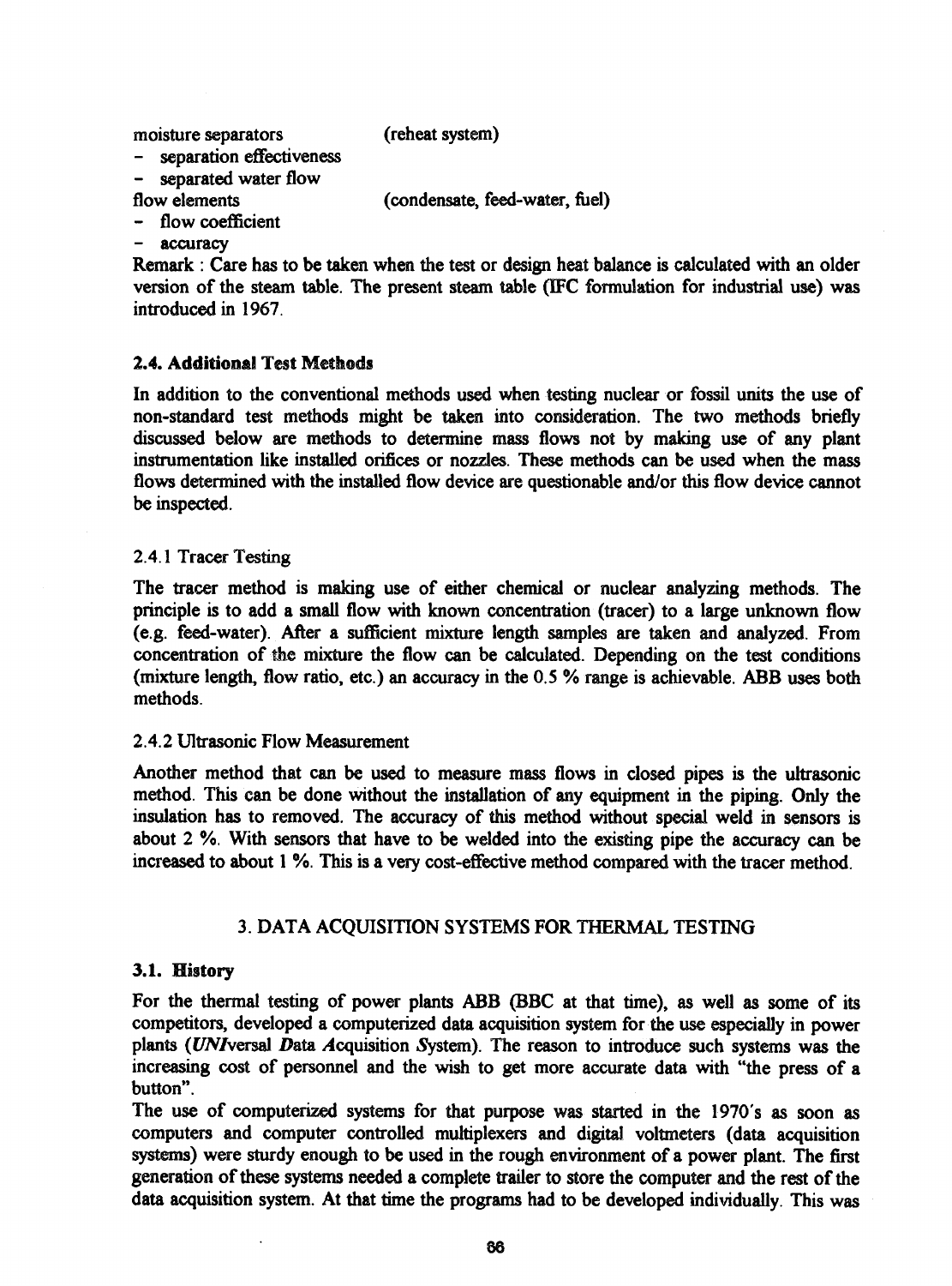**67**

the time of teletypes, punched cards and tapes and machine code programming. Due to the technology at that time all analog signals had to be wired to the trailer with the computer system. The temporary cabling system looked like a cobweb spreading all over the plant.

The "second generation" was based on smaller computer systems (DEC PDP11, HP 1000 e.g.) and the data acquisition part of these systems were also smaller and could be placed outside the trailers in the plants. At that time the programs were written in BASIC and FORTRAN and the first professional programs were on the market.

With the upcoming of powerful personal computers (PCs based on the Intel 80386, 486, Pentium or comparable Motorola processors) and the progressive reduction of the size of data acquisition devices the volume of the necessary equipment as well as the necessary investments were drastically reduced. The price of a "simple screen with keyboard" of the second generation was as much as a 486D2 PC now a days. With the increasing market professional acquisition programs became an industrial standard.

# **3.2. ABB's** UN1DAS H

After 13 years of operation of a system of the "second generation" even the best maintained system wears out and we had to look for a new system for our purposes. The experience with the former systems and a thorough study of the equipment available on the market let to the following philosophy for the UNIDAS II system that replaced our old system in 1994 : **Computer** 

- Standard "high performance" personal computer (80486 or better)
- no special interface for the standard application (RS232 standard)
- IEEE interface for special devices (power analyzer)

data acquisition (DA)

- 16 bit A/D conversion
- A/D conversion close to signal source (reduction potential disturbance)
- small DA units with high integrated intelligence (vs. "centralized system)
- up to 1000 test channels
- DA units connected via a "LAN" (RS 485)

data sampling rate in the 10 sec range for 400 channels

standard software must be available for the system

collected data must be portable to a standard "spread sheet program" (e.g. EXCEL)

# 3.3. Hard- and Software

The hardware consists of following components :

Steam Table (Add-in for MS-EXCEL)

- Personal computers notebook computers INTEL 80486 based - docking station for the PCs<br>
- 8 / 16 channel DA modules Measurement Systems datase - 8 / 16 channel DA modules Measurement Systems datascan 7000 series<br>- pressure transmitters Rosemount 3051 family Rosemount 3051 family - differential pressure transmitters Rosemount 3051 family - RTDs for temperatures up to 600 °C power analyzer NORMA D5255 Data acquisition software ""from the shelf" - Labtech Control (V5.04) Evaluation software "home made" based on standard software - EXCEL (V5.0)

- 
-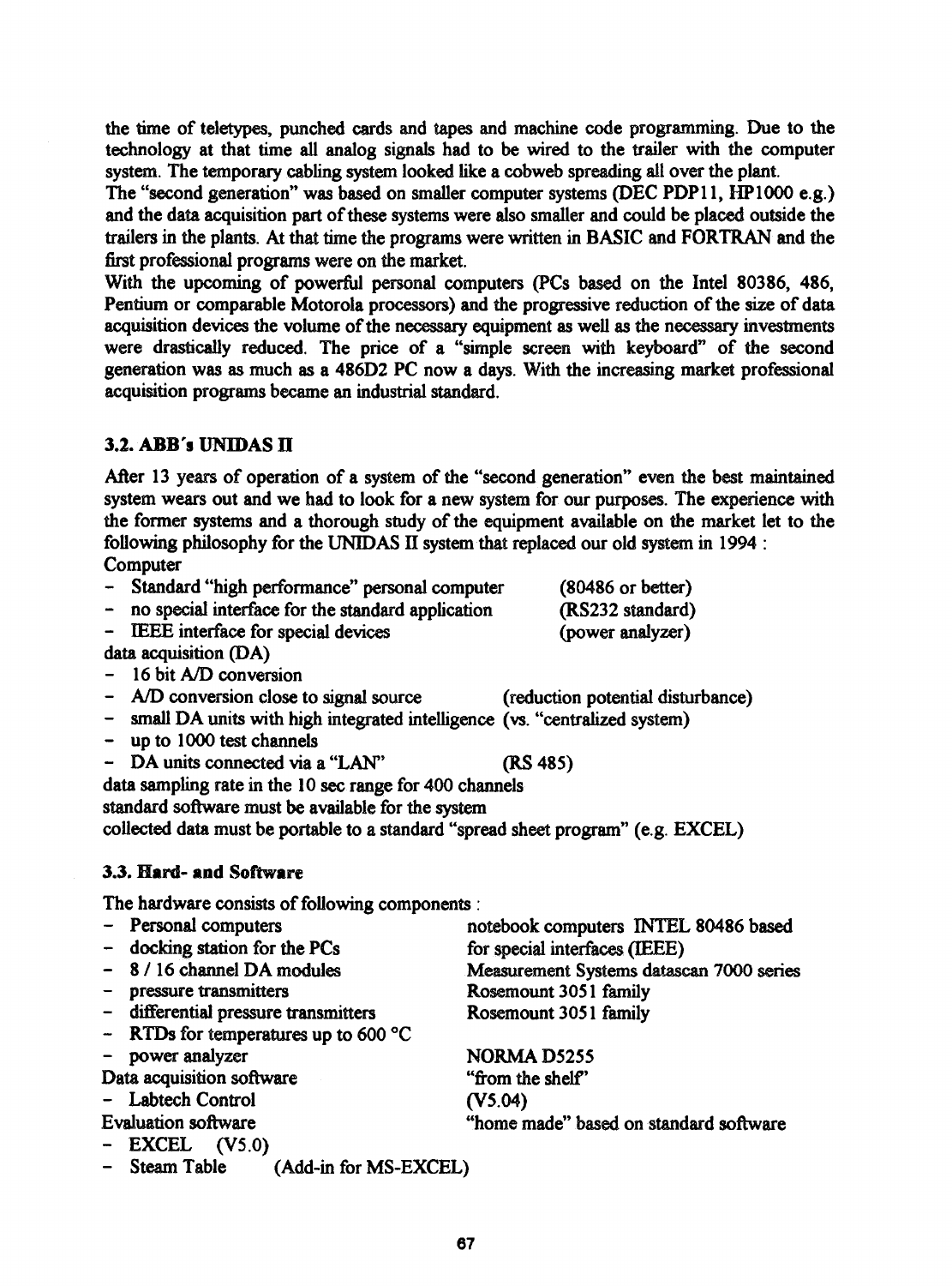#### 3.4. **Accuracy** of **the** System

The accuracy of the overall system is determined on the following influences : DA system

- accuracy of the A/D conversion
- temperature influence on the digital voltmeters and current sources
- long term stability

sensors

- accuracy of calibration
- long term stability
- temperature influence
- line pressure influence for differential pressure transducers

For pressure and differential pressure measurement ABB uses mainly standard industrial transducers that are specially taken care of. These pressure transmitters are calibrated in our own calibration laboratory with reference instruments that are traceable to the national standards and are only used for the purpose of guarantee and diagnosis testing. The differential pressure transducers are calibrated under the line pressure that is expected in the plant. If necessary (due to the applicable standards or contract) this calibrations can also be conducted on site.

The temperature sensors (ABB uses mostly RTDs) and the power analyzers as well as the DA system are calibrated at **ABB** central laboratory which has the status of a national accepted calibration lab.

Each transmitter and RTD or thermocouple has its own individual calibration formula in the computer system.

With the sensors, calibration system and calculation methods ABB is using, the following accuracy's of the measurements are expected :

- $-$  DA-system 0.03 %
- pressure measurement 0.14 %
- differential pressure measurement 0.14 %
- temperature measurement 0.10 %
- power measurement 0.10% (depending on the PT's and CT's)

This system is used for guarantee tests on steam turbines and whole fossil, nuclear and combined cycle units as well as for diagnostic test on this units. It has also been used and will be used in the future for prototype tests of **ABB's** gas turbines (GT11N2, GT13E2, GT24) with up to more than 800 test points (GT24).

#### **3.5. Evaluation** Programs

The data acquisition software stores all measured data as an ASCII-file on the computer disk. From there the data are transferred into a spreadsheet program where the basic statistics is done (averaging, standard deviation, minimum and maximum and fluctuations). These values have to be checked for obvious mistakes caused by the sensors and cabling system and to check the steady state operation of the unit.

The next step is the calculation of thermodynamic values (enthalpies, entropies, specific volume, saturation temperature etc.). From that state all the mass flows are calculated using the formulas according to the relevant standards (ISO, DIN, ASME etc.). Now the uncorrected heat rate and all the significant values of the single components are calculated. In the next step the correction curves are applied and this results in the corrected heat rate and power output that can be compared to former test results.

In an additional step the steam cycle and turbine design programs (ABB's HT005, HT452) can be used to recalculate the measured cycle. With these programs the influence of